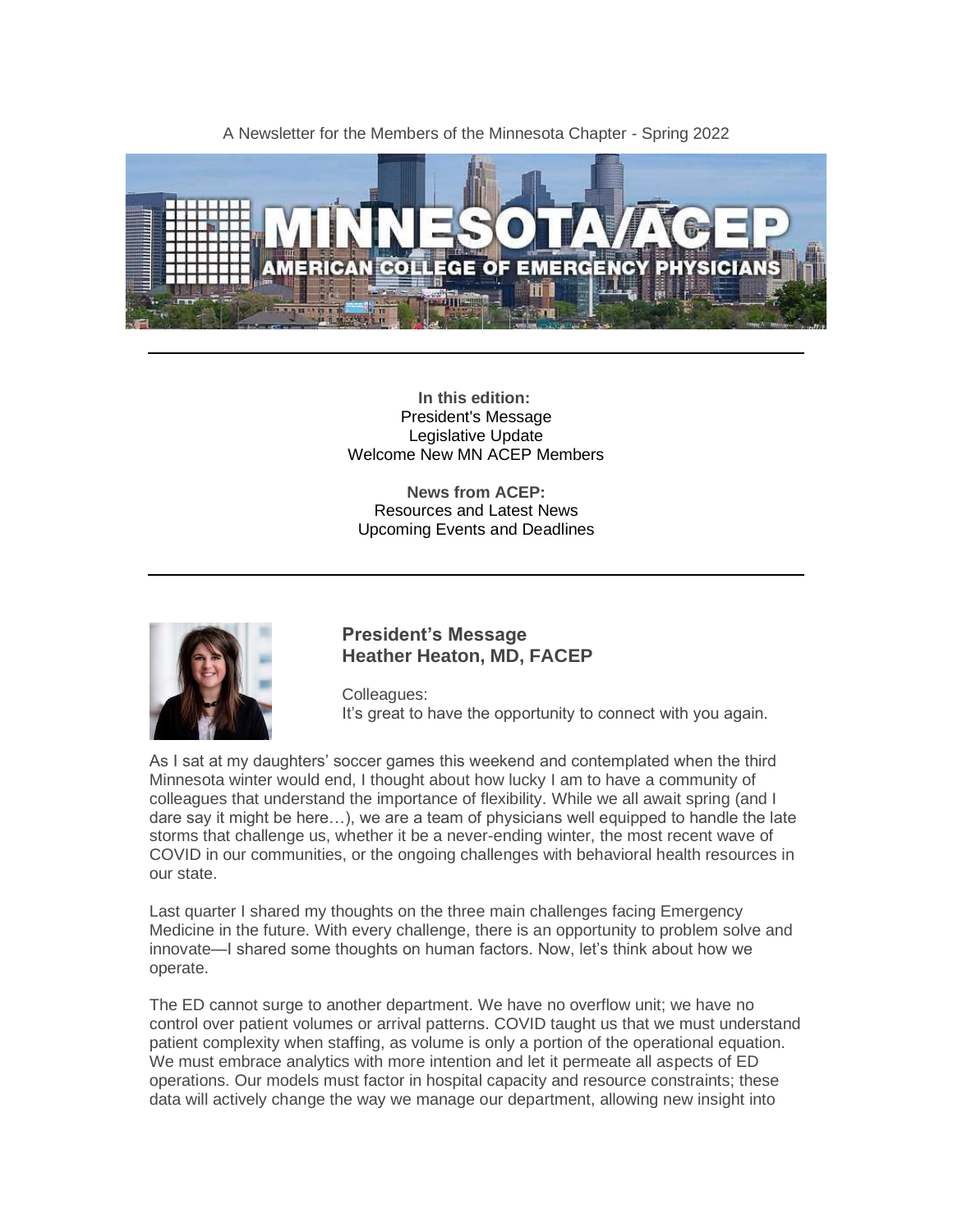staffing allocation and surge preparation. But how? What is your department doing? Is there something your department can share with mine?

What else? New models of care delivery, particularly those that are digitally driven, will transform the practice over the next ten years. Additionally, as reimbursement changes incentivize more home-based care and outpatient management of patients historically hospitalized, is there a new role for the EM physician in identification and connection with remotely monitored patients that are at risk for decompensating? Can we collectively get a seat at this table and help our inpatient and outpatient colleagues understand where we add value?

Flexibility is the name of the game with ED operations. Let's help each other. Join the MN ACEP Facebook group and share how you are handling, or struggling, operationally. Let's pool our collective experiences to improve the care we deliver in our EDs.

With gratitude for what you do, **Heather** 

### **Legislative Update Buck McAlpin, Legislative Consultant**

As I write this legislative update the Minnesota Legislature adjourned Sine Die for the 2022 legislative session on May 23rd. Again, for another year, the legislature adjourned without completing most of their work on time. All the major supplemental budget bills died for this session. Bonding, Health and Human Services, Public Safety and K-12 could not come to a compromise at the end of the day.

The House and Senate did compromise on the shortfall in the unemployment fund and replaced \$2.7 billion in that fund. They also passed a "hero pay" program that spends \$500 million to provide a check to MN residents like police, fire, EMS, and nursing. This program is currently being developed and information will be disseminated soon from the Department of Economic Development.

In the above deal, the House, Senate, and Governor also set aside \$190 million in a fund for any funding needed to combat the on-going issues around COVID-19.

During the last hour of the legislative session two bills passed independently that impact health care: The House and Senate conferees agreed on a "policy" only health bill. The bill includes waivers to staff ambulances and some policy changes around long-term care and substance abuse. The second bill was a very large Mental Health reform bill that MNACEP supported. This bill is bipartisan in nature and was worked on the last year by a group of legislators.

The bill provides:

- 1. 144 new mental health beds at the Bethesda site
- 2. Any hospital can expand mental health beds until 2027 and go around the bed moratorium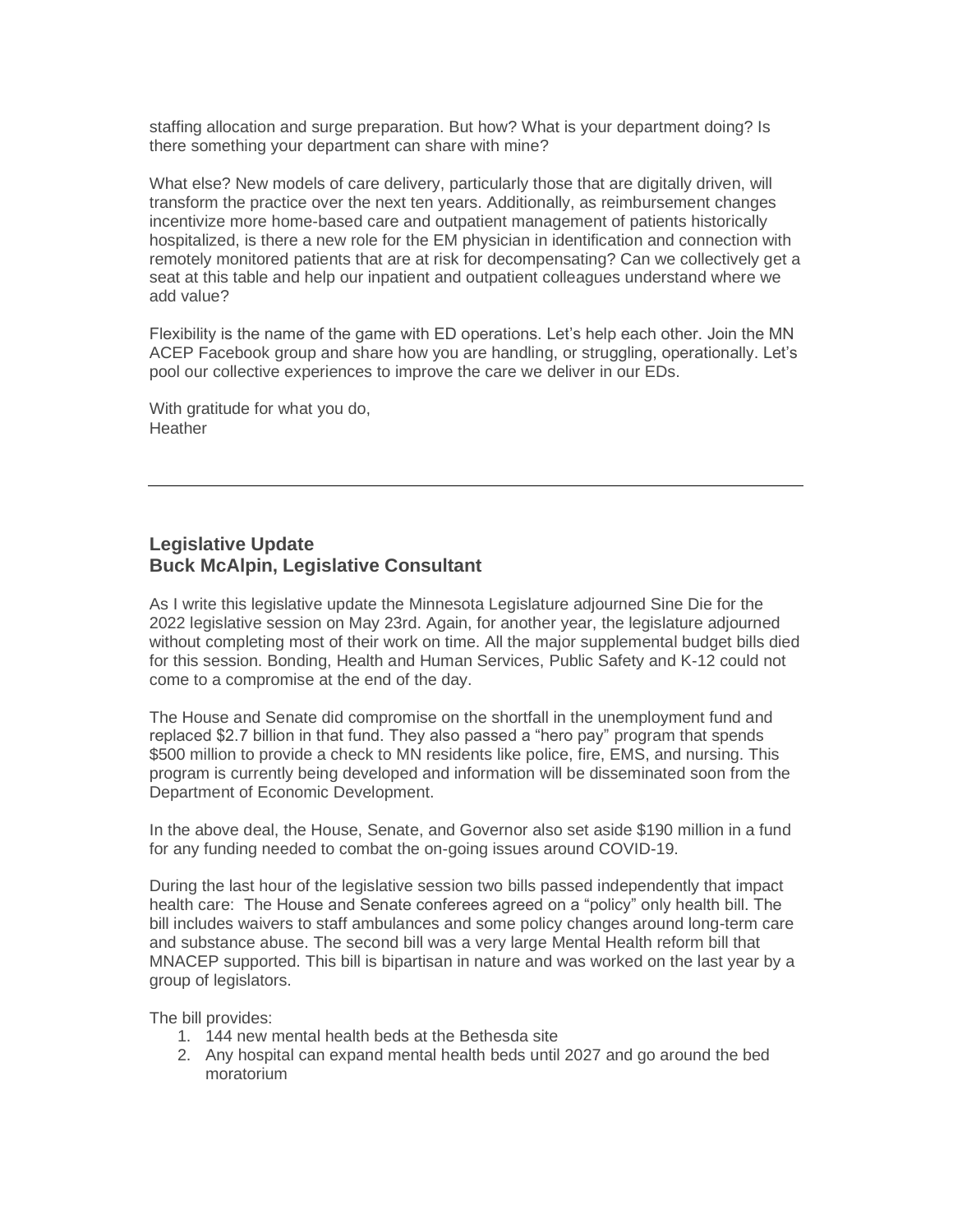- 3. Child mental health funding and crisis stabilization residential facilities funded and expanded
- 4. Mental health rates adjusted
- 5. Mental health urgency rooms allowed
- 6. Numerous grants to support mental health care

On the health care front, the House and Senate have seemed to take differing views on what they feel are priorities for a supplemental budget. The Senate has focused on "sustaining" the safety net of providers that have been severely impacted by the past two years of the pandemic. These services have a large dependence on Medicaid payments and had a drastic impact to revenue during the last two years.

- PCA services
- Nursing homes
- Substance abuse
- Mental health
- Non-emergency medical transportation
- Day services
- Childcare and boarding services
- Waivers and some continuing flexibilities
- Workforce solutions
- Some bed moratorium exceptions around child mental health beds

The House has focused on some new opportunities and had a much larger bill than the Senate had released. As you look at the two health bills side by side, they have very little in common regarding priorities. The House seemed to prioritize their bill around:

- Surprise billing
- Nurse staffing ratios
- Workforce incentives
	- o Loans
	- o Loan forgiveness
	- o Grants
- Long haul COVID patients work-group
- Public health
- Numerous Cannabis proposals
- Increased regulations on long-term care
- Health Care Affordability Board
- Medicaid reform-opt-out of managed care
- MNcare public option-expansion
- Pharmacy/drug reform
- Mental health for kids

As I look at the extreme differences in the House and Senate provisions of the health bill and other budget bills, if a special session is called it will require some lengthy negotiations.

The Governor initially drew a solid line in the sand on "no" special session. They did meet yesterday and discuss the possibility of a special session to finish these budget bills and big tax reform bill that primarily eliminates social security tax. The Governor said he will only call them back if they have a global deal on all the outstanding bills and a special session.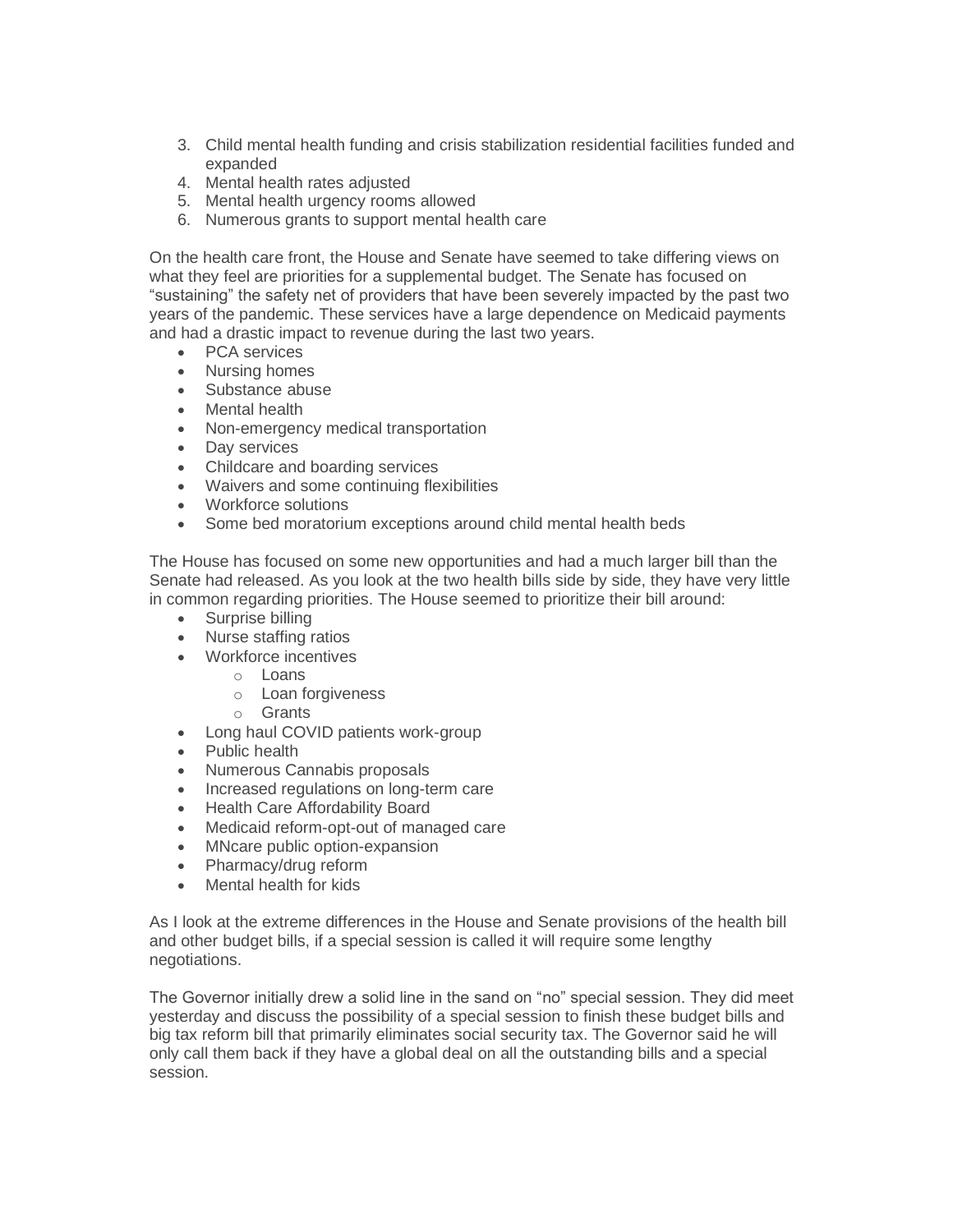The legislature is in for an extreme turnover in the fall election and the start of the 2023 legislative session. The House and Senate will see nearly 100 legislators retire or not run again due mainly to redistricting this year. Also, the stage is set for the fall Governor's race as Governor Walz will face Republican endorsed candidate former Senator and doctor Scott Jensen.

#### **Welcome New MN ACEP Members!**

Zachary Stephen Affeldt, MD Dacotah Stephen Anderson Brian N Bartlett, MD Claire Elizabeth Baumgartner, MD Mark Michael Billingsley Jesse Brooks Samantha Cox, MD Anneliese Cuttle, MD Stella Duong, MD Kelsey Echols, MD Timothy Richard Greiner, DO Justin Groenewold, MD Sydney J Hansen, MD

Derick Jones, MD Laura Kuhlman, MD Junggu J Lee, MD William Lick, MD Adiba Matin, MD Christopher Obetz, MD, FACEP Christopher Peters, DO Tri Quoc V Pham, DO MA Mark Rockwell, MD Jurriaan T Strobos, MD James T Sturm, MD, FACEP Selina Sturman Tou Sue Thao, MD

# **FROM NATIONAL ACEP**



ADVANCING EMERGENCY CARE

# **ACEP Resources & Latest News**

**ACEP President Dr. Gillian Schmitz [issued a statement on the Uvalde tragedy.](https://www.acep.org/news/acep-newsroom-articles/a-message-from-the-acep-president-on-the-uvalde-texas-tragedy/)** "We offer support to all emergency physicians, who bear witness to this epidemic as we treat victims of firearms-related violence. We will continue our work to reduce gun violence through research, innovation and evidence-based practice."

**ACEP Calls for Stronger Protections for Emergency Physicians Who Raise Workplace Safety Concerns:** ACEP spoke directly to the Occupational Safety and Health Administration (OSHA) during a public meeting about whistleblower protections. ACEP Council Speaker Kelly Gray-Eurom, MD, MMM, FACEP, raised [the need for due process protections](https://www.acep.org/home-page-redirects/latest-news/acep-calls-for-stronger-protections-for-emergency-physicians-who-raise-workplace-safety-concerns/) for emergency physicians on the job.

ACEP Clinical Alert: [Shortages in Iodinated Contrast Media, Baby Formula](https://www.acep.org/home-page-redirects/latest-news/clinical-alert-shortages-in-iodinated-contrast-media-baby-formula/)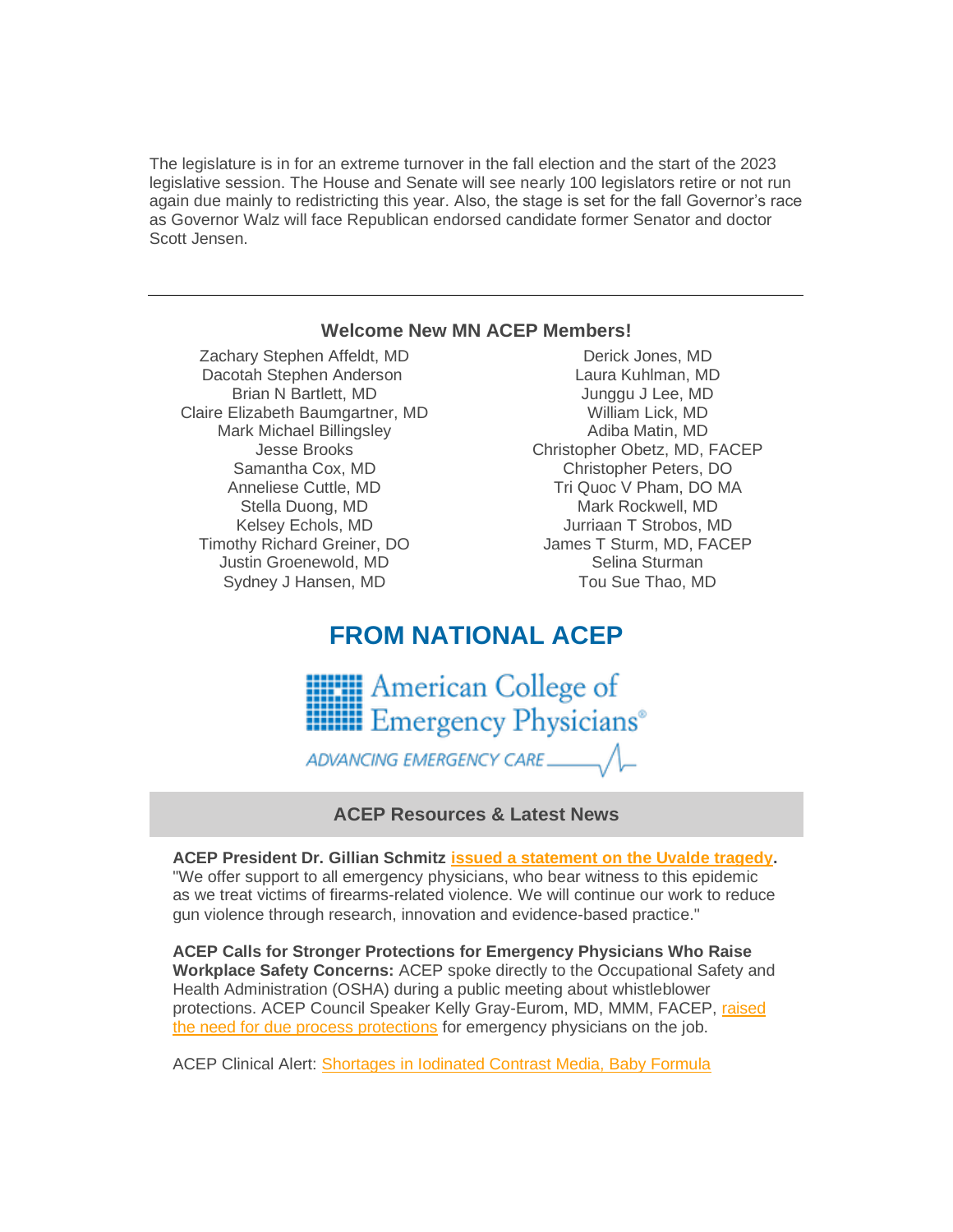#### **Workforce:**

- **A new analysis of the EM physician resident workforce in** *[Annals of](https://www.annemergmed.com/article/S0196-0644(22)00186-X/fulltext)  [Emergency Medicine](https://www.annemergmed.com/article/S0196-0644(22)00186-X/fulltext)* finds that while the number of residency programs is increasing, new programs are disproportionately located in urban areas in states with existing programs, rather than rural communities with limited access to emergency care. [Read more](https://www.emergencyphysicians.org/press-releases/2022/5-12-22-uneven-distribution-of-emergency-physician-residency-programs-can-impact-workforce-challenges-new-analysis-finds)
- **Building toward a better future, ACEP is moving forward on EM workforce initiatives**. [Watch an update](https://www.acep.org/life-as-a-physician/workforce/workforce-videos/workforce-minute-videos/em-workforce-section-town-hall---april-30-2022/) from ACEP President Dr. Gillian Schmitz on ACEP's progress during this April 28 town hall webinar hosted by the EM Workforce Section.
- **The Changing Role of Physician Assistants and Nurse Practitioners in the Emergency Department:** On May 26, ACEP's Democratic Group Practice Section is hosting a webinar with a panel discussion about best practices when using PAs and NPs in the emergency department. Topics will include ACEP's new policy on the role of PAs/NPs in the ED, economic considerations, workflow challenges, and how shared visits work. [Register](https://www.acep.org/master-calendar/the-changing-role-of-physician-assistants-and-nurse-practitioners-in-the-emergency-department/)  for [this free webinar.](https://www.acep.org/master-calendar/the-changing-role-of-physician-assistants-and-nurse-practitioners-in-the-emergency-department/)

ACEP has launched a **public campaign ["Who Takes Care of You in an](https://www.emergencyphysicians.org/article/er101/who-takes-care-of-you-in-an-emergency)  [Emergency?](https://www.emergencyphysicians.org/article/er101/who-takes-care-of-you-in-an-emergency)**" that includes a series of videos outlining unique aspects of the job and explaining the significant difference in training and education required for physicians. Here are [new scope of practice talking points.](https://www.acep.org/acep-media-hub/media-hub-articles/march-2022/scope-of-practice-talking-points/)

**Problem solving: It's what we do.** [Take a look at the issues we're tackling](https://www.acep.org/who-we-are/pulling-together-2021-annual-report/) and how you can join the cause.

More than 100 leaders, members and staff worked together to create **[ACEP's new](https://www.acep.org/strategicplan/)  [strategic plan!](https://www.acep.org/strategicplan/) It's an important roadmap for our future.** Together we'll build a better future for emergency physicians everywhere!

It's Mental Health Awareness Month and [EM Wellness Week.](https://www.acep.org/wellness/) Check your physical and financial vitals. Did you know ACEP has a page with [EM-specific financial](https://www.acep.org/life-as-a-physician/financial-planning/)  [planning resources?](https://www.acep.org/life-as-a-physician/financial-planning/)

The **[May issue of](https://www.acepnow.com/issues/?issue=acep-now-vol-41-no-05-may-2022) ACEP Now features new articles focused on behavioral health**, including [The Importance of System-Level Wellness](https://www.acepnow.com/article/importance-of-system-level-wellness/) and [How to](https://www.acepnow.com/article/how-can-they-refuse/)  Approach [Psychiatric Patients who Wish to](https://www.acepnow.com/article/how-can-they-refuse/) Refuse Treatment in the ED.

# **Advocacy:**

**Help Move the Workplace Violence Prevention Bill Forward!** Ask your U.S. Senators to co-sponsor and support the "Workplace Violence Prevention for Health Care and Social Service Workers Act" (S.4182). [Take Action!](https://www.acep.org/federal-advocacy/federal-advocacy-overview/advocacy-action-center/)

On May 4, ACEP and the Emergency Nurses Association hosted a press event at Capitol Hill to increase public awareness of workplace violence in the emergency department and to push for swift passage of the "Workplace Violence Prevention for Health Care and Social Service Workers Act." [Read the press release with more](http://sm1.multiview.com/t/gcH1AAkbaBPWNYQdQMBOmC0ZyEYsaY47UPZ2caaaaY47BRH4C4oaa?j=wXkdmema~25EqkSof.yhq~amp;T=wXkdmema~25EqkSof.yhq~amp;b=Ne~amp;7=)  [information about the bill.](http://sm1.multiview.com/t/gcH1AAkbaBPWNYQdQMBOmC0ZyEYsaY47UPZ2caaaaY47BRH4C4oaa?j=wXkdmema~25EqkSof.yhq~amp;T=wXkdmema~25EqkSof.yhq~amp;b=Ne~amp;7=) Watch the [Facebook Live recording](https://www.facebook.com/watch/live/?extid=NS-UNK-UNK-UNK-IOS_GK0T-GK1C&ref=watch_permalink&v=354834690042755) of the press event.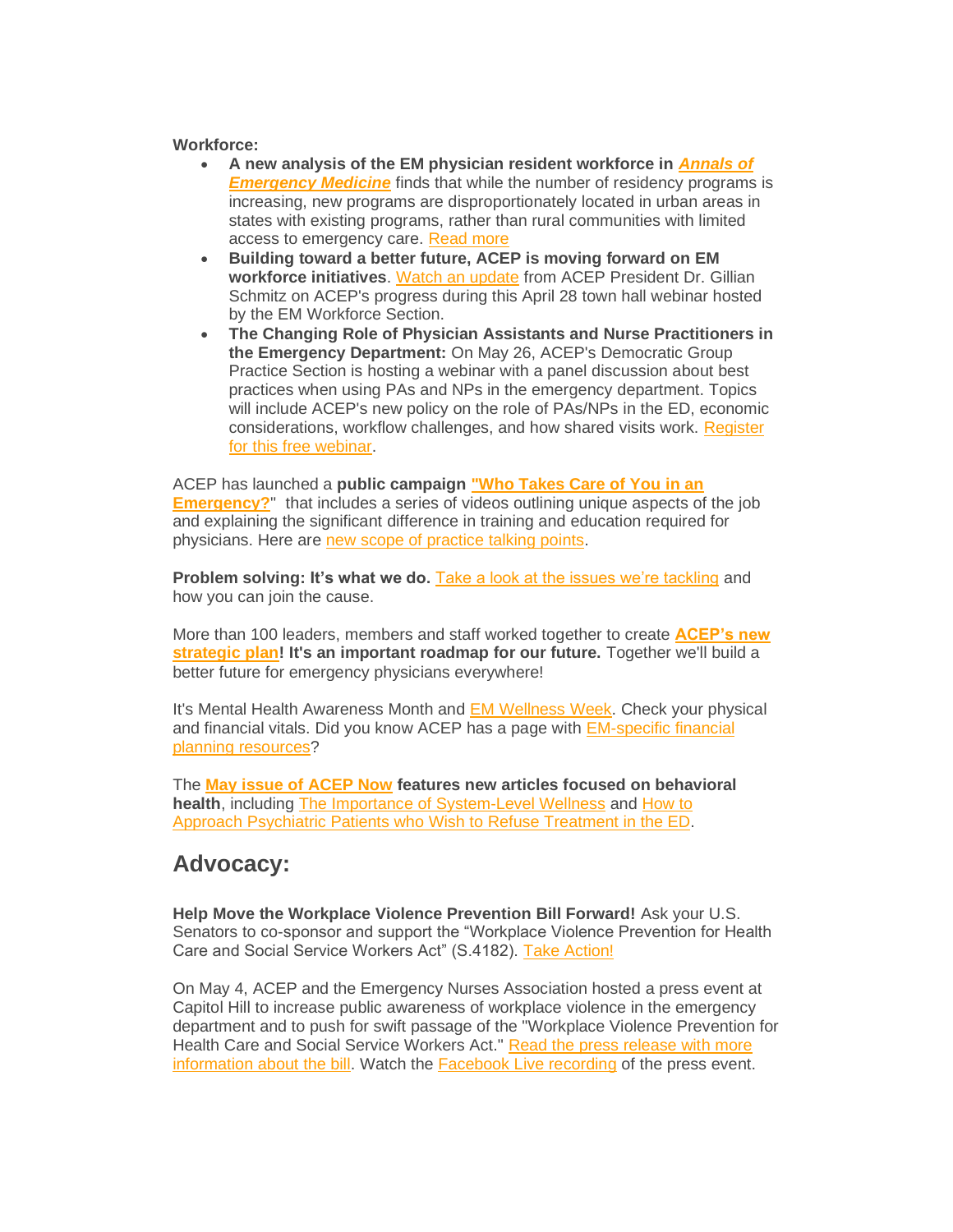#### **No Surprises Act**

In the latest twist, the government requests Texas court place a "hold" on its surprise billing appeal. [What does this mean for ACEP's lawsuit?](https://www.emergencyphysicians.org/press-releases/2022/in-latest-twist-government-requests-texas-court-place-hold-on-its-surprise-billing-appeal) [Dive deeper and learn more](https://www.acep.org/federal-advocacy/federal-advocacy-overview/acep4u/acep4u-out-of-network/) about ACEP's many years of advocacy on this issue that led up to this law.

#### **Prioritize Physician Mental Health**

It's Mental Health Month and a good time to look at the recently-passed Dr. Lorna Breen Act. This vital legislation, named after an ACEP member who struggled and was tragically lost during the first surge of the pandemic, went from an idea to a law that will help protect the emotional health and wellbeing of emergency physicians. [See ACEP's Role.](https://www.acep.org/federal-advocacy/mental-health/dr.-lorna-breen-health-care-provider-protection-act/)

# **Regulatory Updates:**

- [Surgeon General Issues Advisory Addressing Health Worker Burnout:](https://www.acep.org/federal-advocacy/federal-advocacy-overview/regs--eggs/regs--eggs-articles/regs--eggs---may-26-2022/)  [Gamechanger?](https://www.acep.org/federal-advocacy/federal-advocacy-overview/regs--eggs/regs--eggs-articles/regs--eggs---may-26-2022/) (5/26/22)
- [NEW BLOG SERIES: Value based Care in Emergency Medicine--](https://www.acep.org/federal-advocacy/federal-advocacy-overview/regs--eggs/regs--eggs-articles/regs--eggs---may-19-2022/) an [Overview](https://www.acep.org/federal-advocacy/federal-advocacy-overview/regs--eggs/regs--eggs-articles/regs--eggs---may-19-2022/) (5/19/22)
- [CMS Finalizes New Network Adequacy Requirements for Certain Private](https://www.acep.org/federal-advocacy/federal-advocacy-overview/regs--eggs/regs--eggs-articles/regs--eggs---may-12-2022/)  [Health Plans](https://www.acep.org/federal-advocacy/federal-advocacy-overview/regs--eggs/regs--eggs-articles/regs--eggs---may-12-2022/) (5/12/22)

# **Upcoming ACEP Events and Deadlines**

- **May 31:** Last day to utilize current [student loan rate discount for ACEP](https://www.acep.org/membership/membership/benefits-of-membership/member-benefits/benefits-articles/sofi/)  [members](https://www.acep.org/membership/membership/benefits-of-membership/member-benefits/benefits-articles/sofi/)
- May 31: Last day to join the **ACEP22 QI Challenge**
- **June 1:** [Weird Baby Stuff: Managing Brief Resolved Unexplained Events](https://www.acep.org/master-calendar/weird-baby-stuff-managing-brief-resolved-unexplained-events/) Webinar hosted by the ACEP Pediatric Emergency Medicine Section
- **June 16:** [Breaking Down Barriers to ED Care for People with Sickle Cell](https://www.acep.org/master-calendar/breaking-down-barriers-to-ed-care-for-people-with-sickle-cell-disease/)  [Disease](https://www.acep.org/master-calendar/breaking-down-barriers-to-ed-care-for-people-with-sickle-cell-disease/) - Webinar hosted by the CDC
- **June 16**: [EM Clinical Support Tool for Sickle Cell Disease](http://sickleecho.org/)
- **June 17:** Last day to apply for the new **EMF** health policy scholar grant
- **June 20:** [Caring for our Heroes: Special Considerations for Treating](https://www.acep.org/master-calendar/caring-for-our-heroes-special-considerations-for-treating-veterans-in-emergency-departments--/)  [Veterans in Emergency Departments](https://www.acep.org/master-calendar/caring-for-our-heroes-special-considerations-for-treating-veterans-in-emergency-departments--/) - Webinar hosted by ACEP
- **Aug. 23-25:** [Independent EM Group Master Class](https://www.acep.org/Indyclass)
- **Nov. 11**: Last day to submit [ACEP23 course proposals](https://www.acep.org/education/meetings/scientific-assembly-course-proposal-form/)

# **Contact Us**

Heather Heaton, MD, FACEP - President Shari Augustin - Executive Director 612-695-5354 | [email](mailto:mnacep@gmail.com) | [Website](http://www.minnacep.org/)

**Minnesota Chapter ACEP**